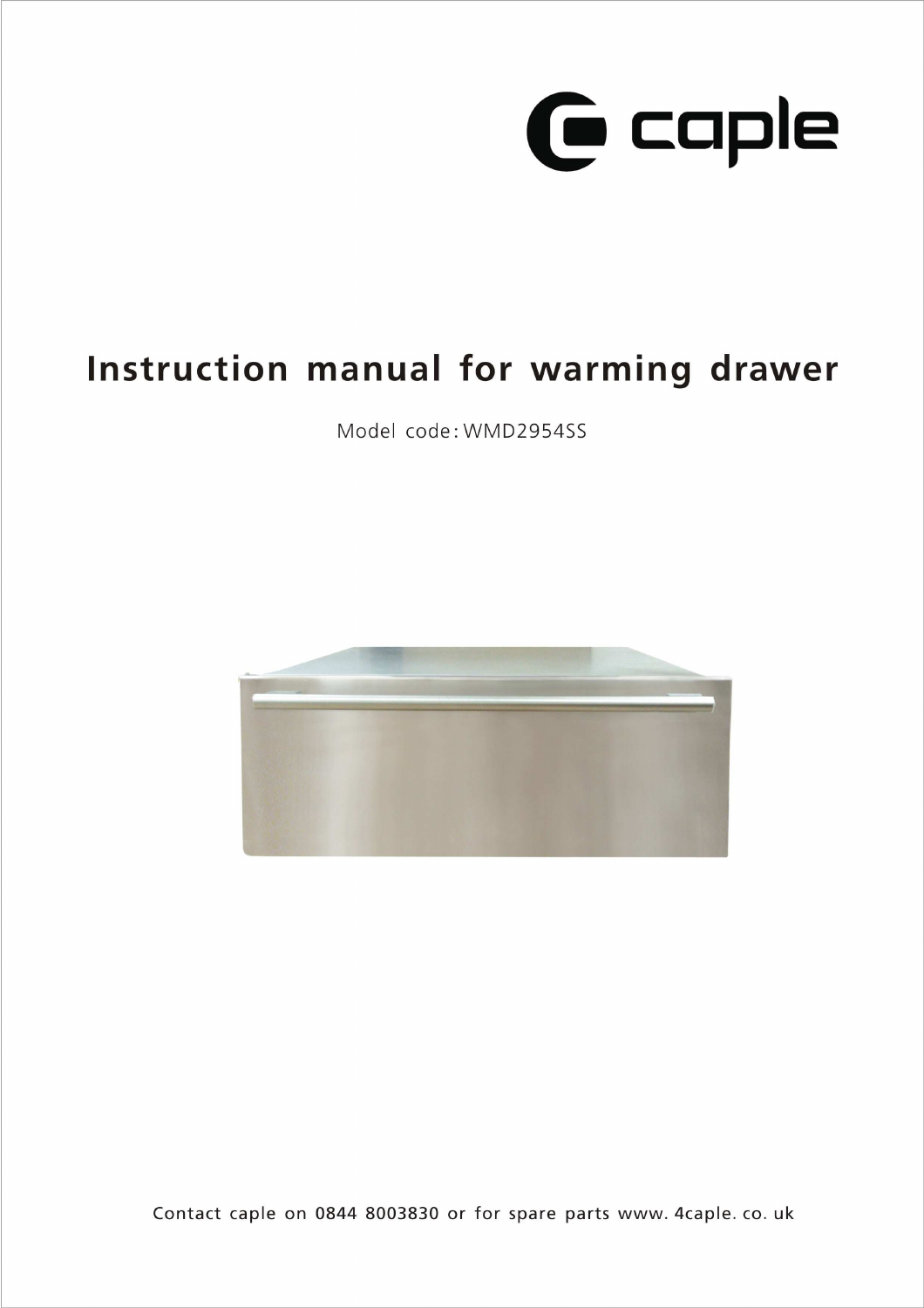### **Table of contents GB**

| <b>Protection of the environment</b> |                |
|--------------------------------------|----------------|
| <b>Editorial</b>                     | 2              |
| <b>Description of warming drawer</b> | 3              |
| <b>Safety tips</b>                   | 4              |
| <b>Installation</b>                  | 5              |
| <b>Encasement</b>                    | 6              |
| <b>Using your warming drawer</b>     | $\overline{7}$ |
| <b>Cleaning and maintenance</b>      | 10             |

#### PROTECTION OF THE ENVIRONMENT :

The packaging materials used for this appliance can be recycled. Take part in recycling and help protect the environment by discarding them in the appropriate waste bins provided by the municipal authorities.

The symbol  $\sim$  on the product or on its packaging indicates that this product may not be treated as household waste. Instead it shall be handed over to the applicable collection point for the recycling of electrical and electronic equipment. By ensuring this product is disposed of correctly, you will help prevent potential negative consequences for the environment and human health, which could otherwise be caused by inappropriate waste handling of this product.

For more detailed information about recycling of this product, please contact your local city office, your household waste disposal service or the shop where you purchased the product.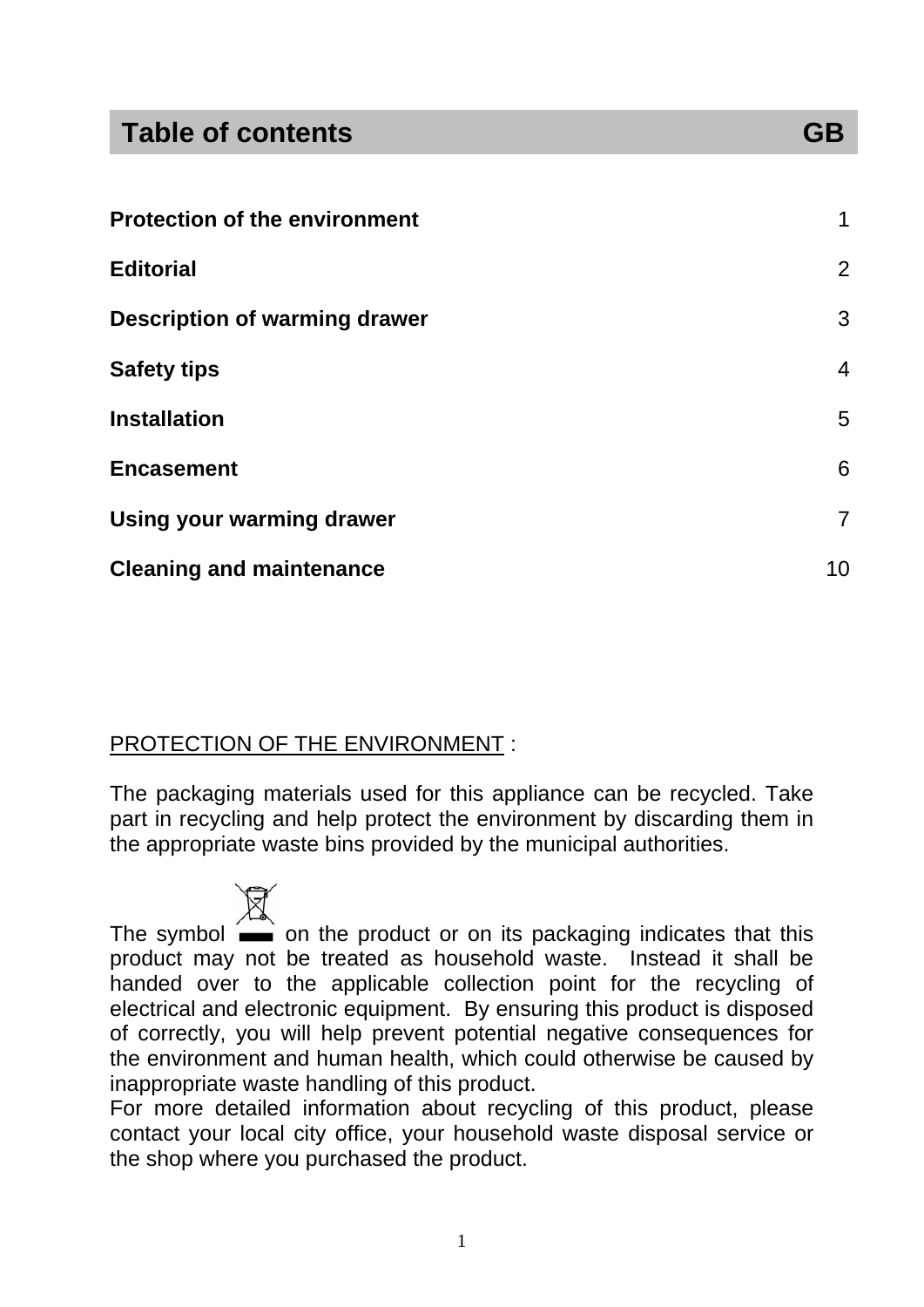### **Editorial**

Dear Client,

You have just acquired a CAPLE warming drawer; thank you for your purchase.

Our research teams have designed a new generation of appliances with you in mind. Their quality, design and state-of-the-art technology incorporate our unique know-how that makes these products exceptional.

Your new CAPLE warming drawer will be an attractive addition to your kitchen, combining ease of use with effective performance for preheating your tableware.

Our consumer department is of course at your service, because we want to do our best to meet your expectations with regard to our products. We will be happy to respond to your questions or suggestions.

These "new valuables" serve as landmarks in our daily lives – CAPLE, a reference for excellence, extends an invitation to join a new art of living.

The CAPLE trademark.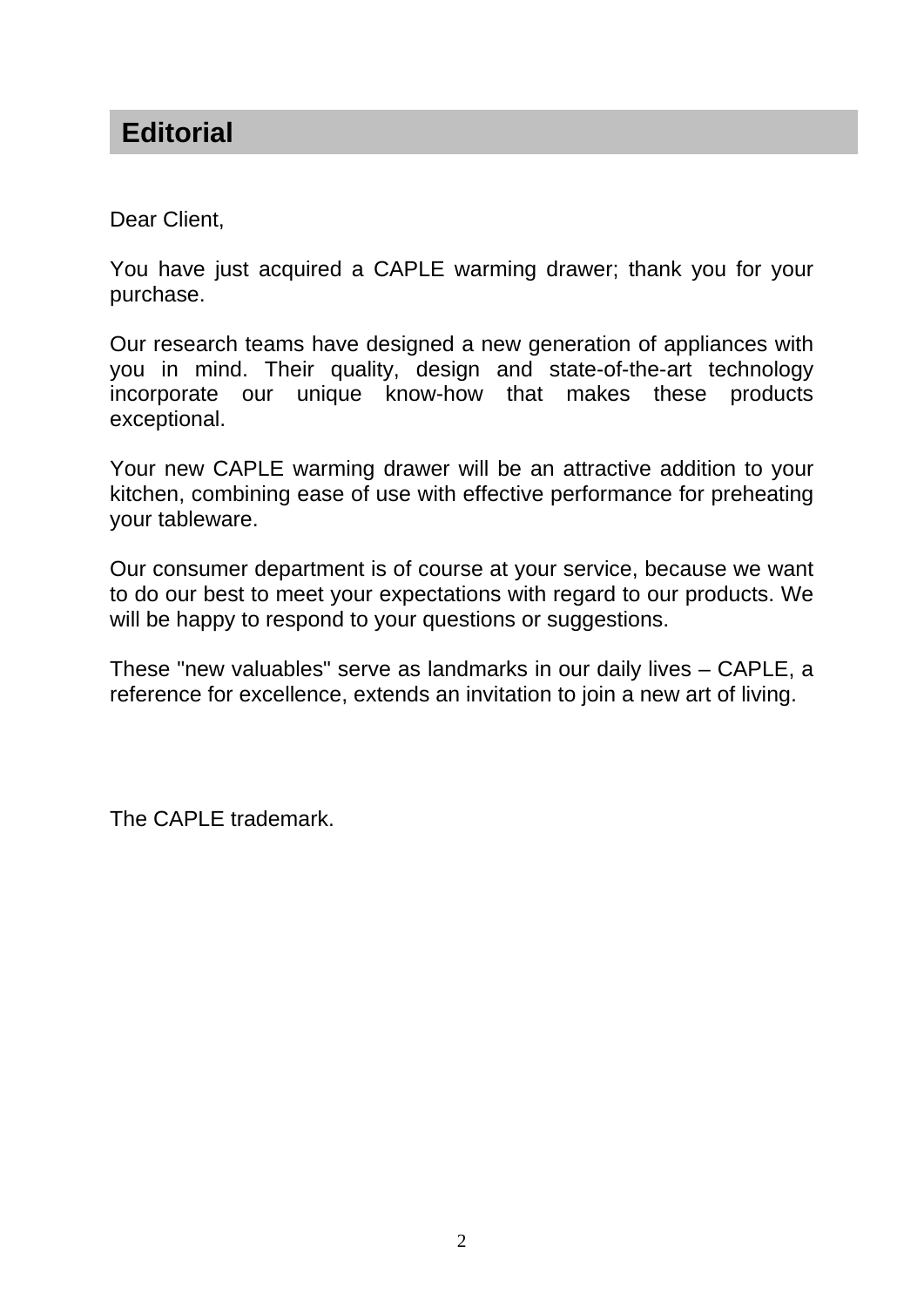## **Description of warming drawer**



**GB** 

- 1. Timer, stop/start switch
- 2. Signal light on the front showing that power is on<br>3. Temperature control
- 
- 4. Drawer for dishes
- 5. Antiskid mat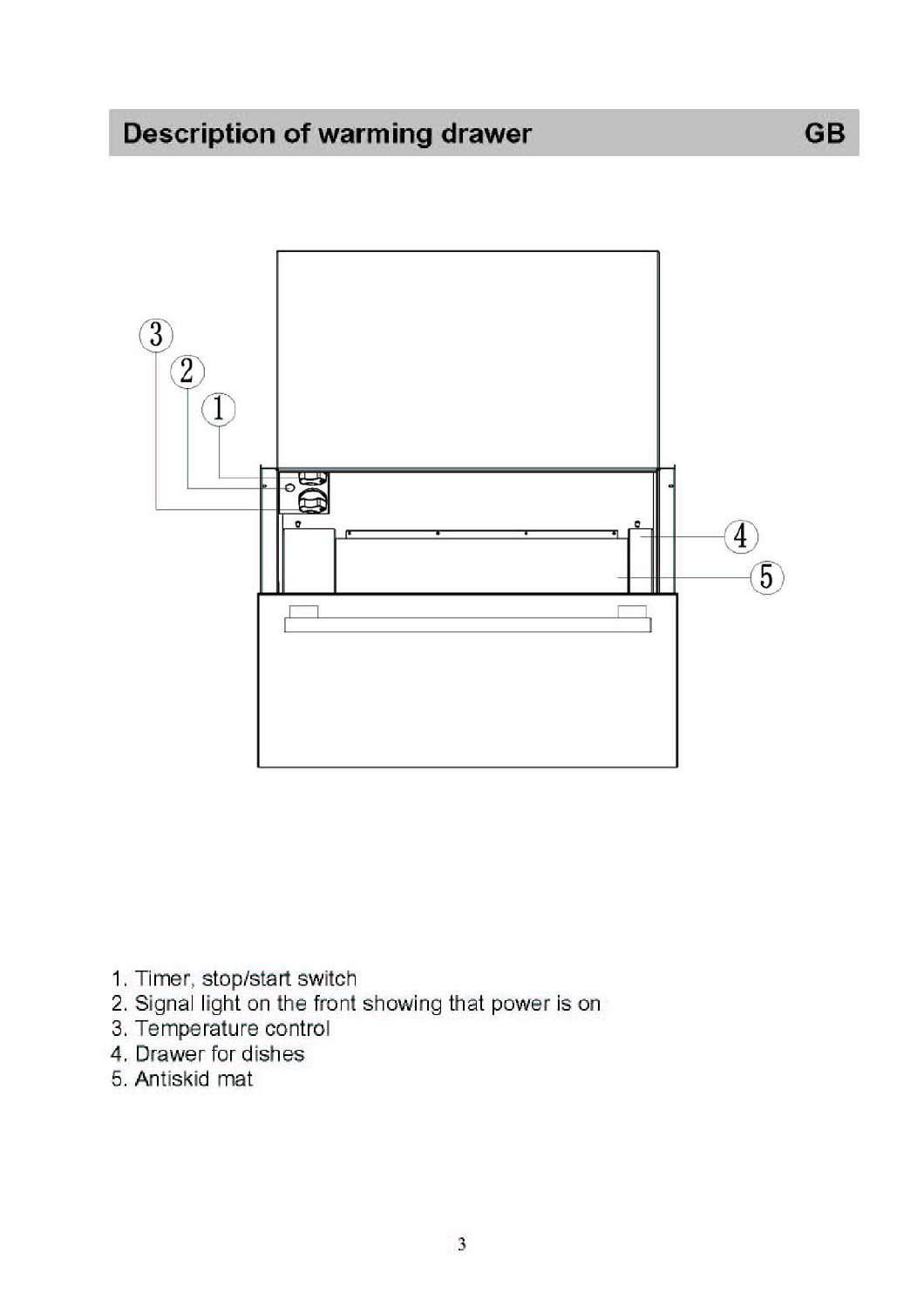### **Safety tips**

**Keep these instructions with your appliance. If the appliance should be sold or given to another person, be sure that these instructions are supplied with it.** 

**Please read these recommendations before installing and using your warming drawer. They have been drafted for your safety and that of others.** 

This warming drawer has been designed for use by private persons in their homes. It is intended exclusively for warming dishes. Any other use is prohibited and could be dangerous. The manufacturer cannot be held liable in the event of non-complying use.

Do not use this appliance until it has been installed in the cabinet. Only full installation of the drawer prevents any risk of contact with powered components.

Never open the body of the appliance.

The inside of the drawer can heat up 70°C depending on the temperature chosen and the duration of use. Use hot-pan holders or gloves to remove the hot dishes.

Do not use the warming drawer to keep food or drinks hot or to reheat or cook food or drinks. The moisture in the food or drinks could cause corrosion of the appliance.

Do not stand or sit on the open drawer; this would damage the telescopic rails. The maximum load of the drawer is 20 kg.

Do not store any plastic goods or inflammable objects in the appliance. They could melt or catch fire when it is turned on.

The appliance is not intended for use by young children or infirm persons without supervision.

Young children should be supervised to ensure that they do not play with the appliance.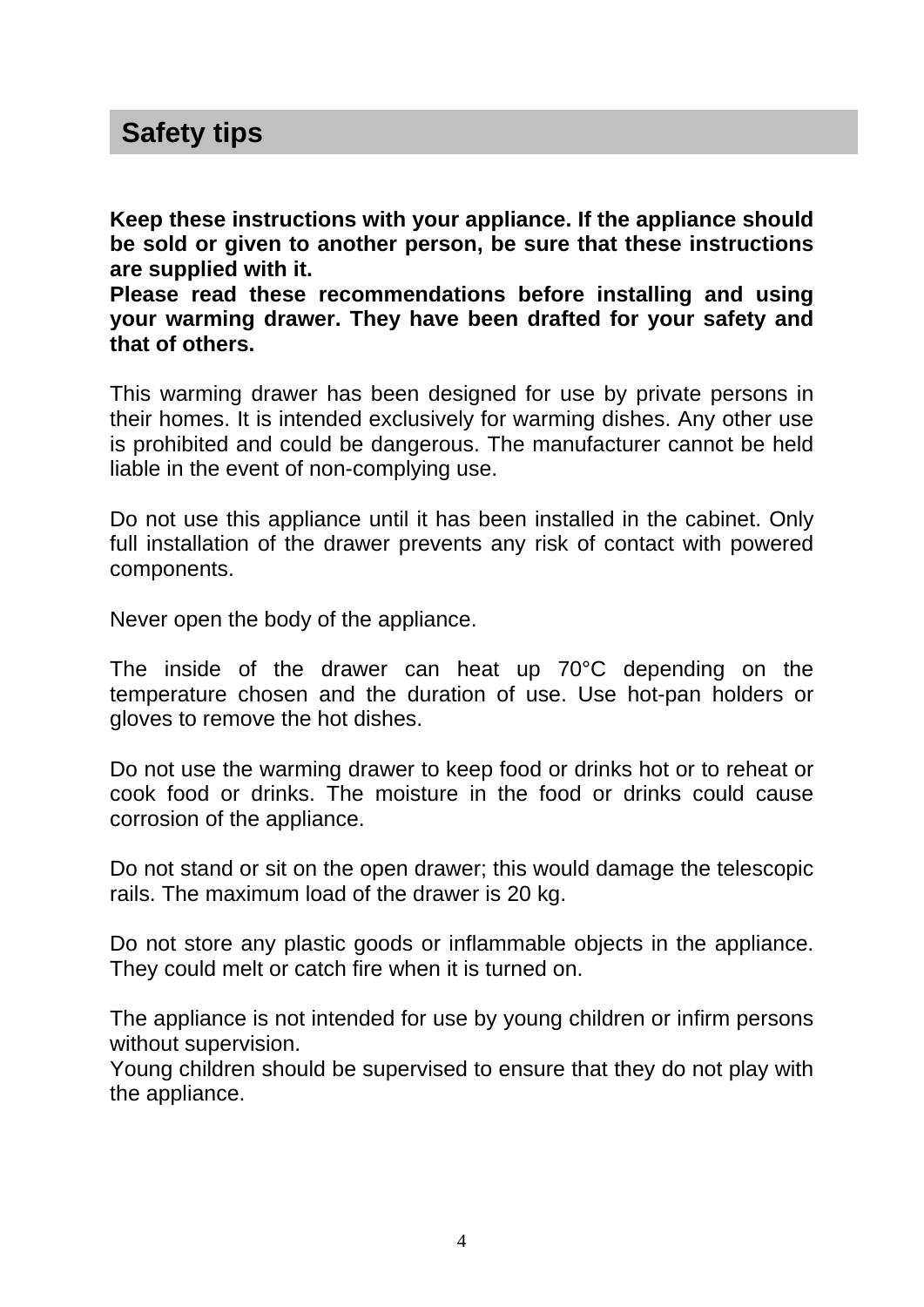**Before connecting the appliance to the power supply, check that the wires of your electric installation have sufficient diameter to supply power to the appliance normally. The fuse for the installation should be 10 amps.** 

It is necessary to provide a bipolar cut-off device in the power supply circuit, where the opening of the contacts is more than 3 mm.

The electric connection should be done before the appliance is set in the cabinet.

The drawer should be connected by a (standard) power cord with three 1 mm<sup>2</sup> couplers (1 single phase  $+ 1 N +$  ground) to the 220-240 V single phase power supply via an electric circuit corresponding to the standard CEI 60083 or complying with the installation rules. The protective wire (green/yellow) corresponds to ground  $\bigcirc$  on the appliance and should be connected to the ground of the installation.

In the case of a connection via an electric outlet, the outlet should be accessible after the installation of the appliance.

The neutral on the heating drawer (blue wire) should be connected to neutral on the power supply.

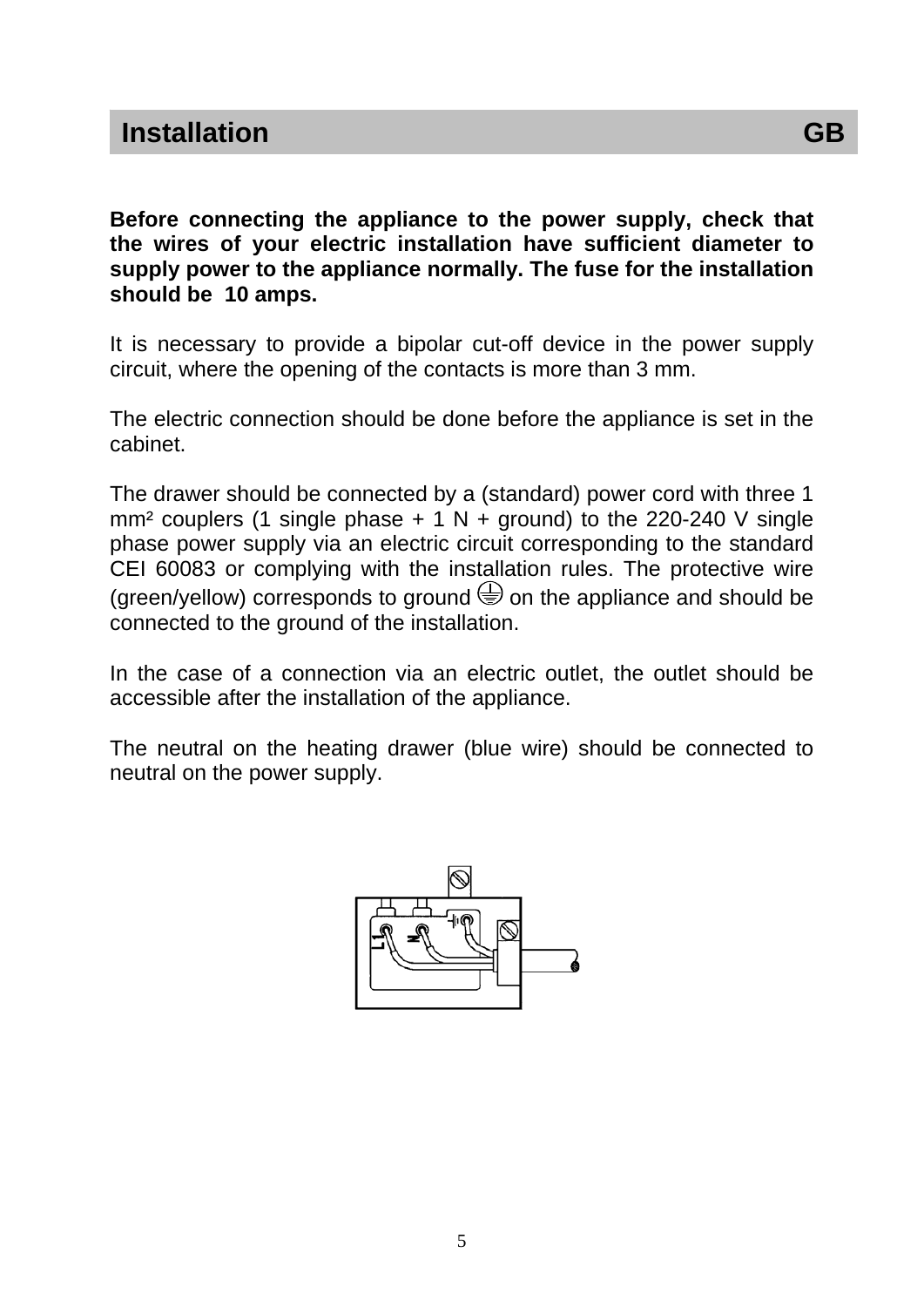### **Encasement**

Set the appliance into the niche in the cabinet. Make certain that the body of the appliance is positioned correctly.

Open the drawer and fasten the appliance to the sides of the cabinet with 2 screws and the 2 spacers delivered with the appliance.

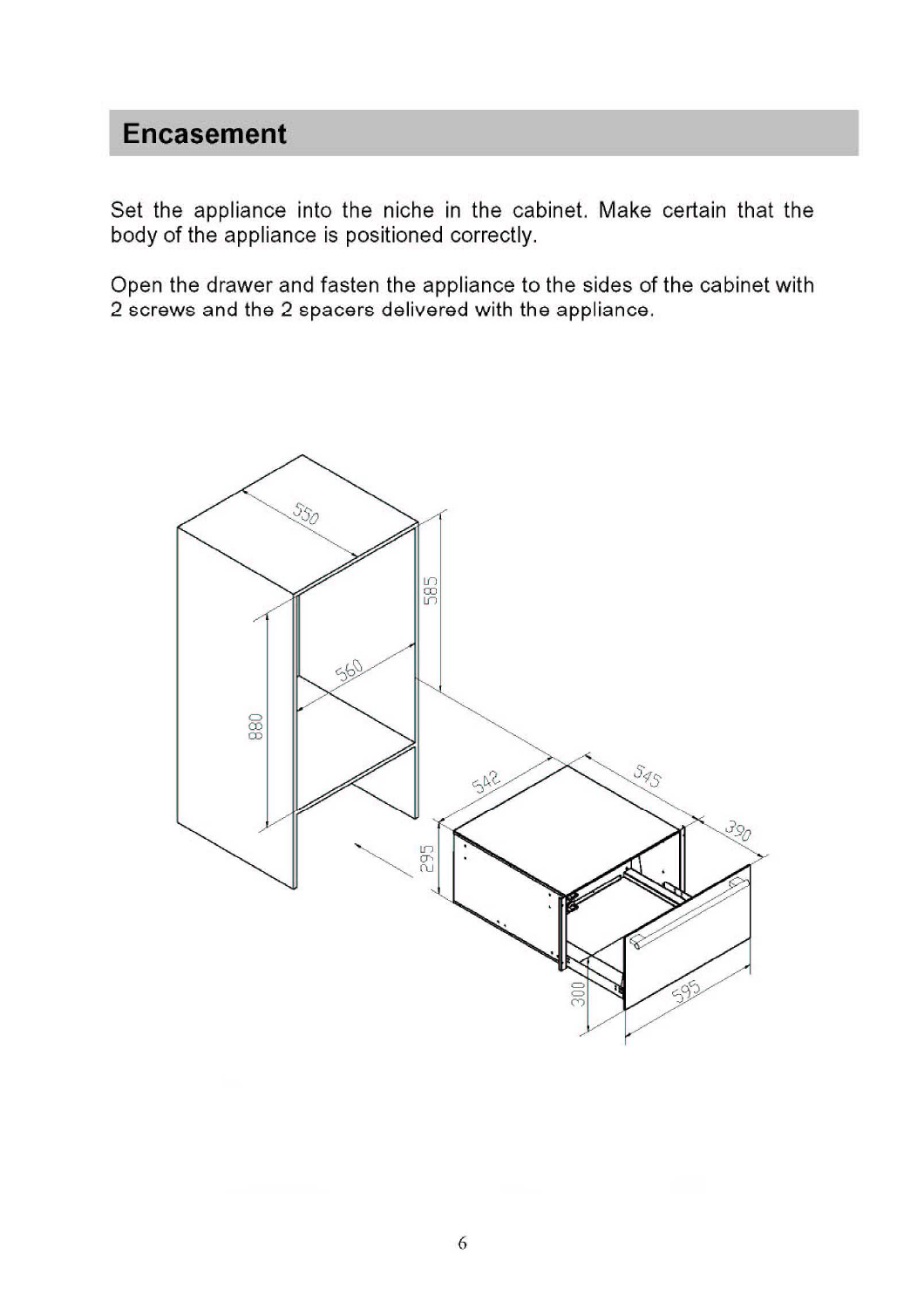### **Using your warming drawer GB**

#### INFORMATION BEFORE USE:

The appliance should be used exclusively to preheat dishes.

The appliance uses a hot air system to heat the dishes. A fan distributes the heat from the resistor in the drawer. The dishes are heated rapidly and uniformly by circulation of hot air.

A protective grid prevents the dishes from coming into contact with the resistor or the fan.

The floor of the drawer is covered with an antiskid mat that prevents the dishes from sliding when the drawer is opened.

#### CONTROLS:

The controls include a temperature knob and a Start/Stop switch. These are only visible when the drawer is open.

When the drawer is closed, the signal light on the front of the drawer comes on when the appliance is running.

#### SETTING THE CONTROLS:

- Put the dishes in the drawer.
- Select the temperature.
- Set the timer (minimum 10 minutes).

The signal light shows that the power is on.

Close the drawer

When the timer runs out, the hot air heating system stops and a bell rings.

To turn the bell off, turn the knob to 0.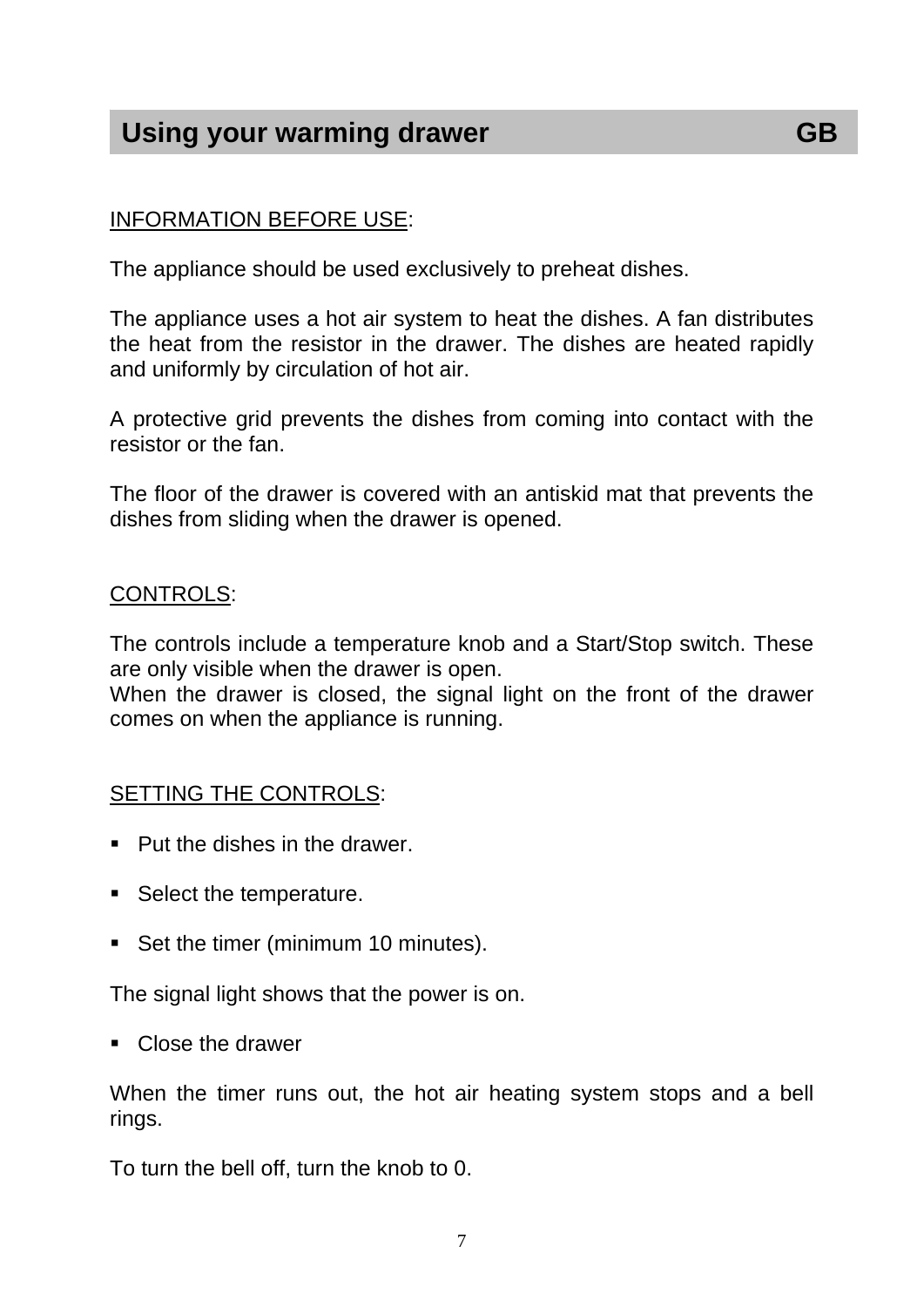### **Using your warming drawer**

#### SELECTING THE TEMPERATURE:

The temperature knob adjusts the temperature between 30 and 70 °C.

The most appropriate temperatures for the types of dishes used are as follows :

- 40 °C: for cups or glasses. Hot drinks stay hot longer when poured into cups or glasses preheated to this temperature, without danger of burns when people drink from them.
- 60 °C: for plates and dishes. Food served on preheated plates or dishes maintain their heat and the dishes can be touched without burning the hands.

#### PREHEATING TIME:

Preheating time depends on several factors:

- **the thickness of the dishes and the material they are made from**
- the load
- disposal of the load
- **temperature setting**

Consequently, we cannot give times that will correspond systematically.

A few hints :

For a temperature setting of 60 °C, heated evenly:

- dishes for a meal for six take about 30 min.
- **dishes for a meal for twelve take about 40 min.**

After using the drawer a few times, you will know for yourself how long it takes to heat your dishes.